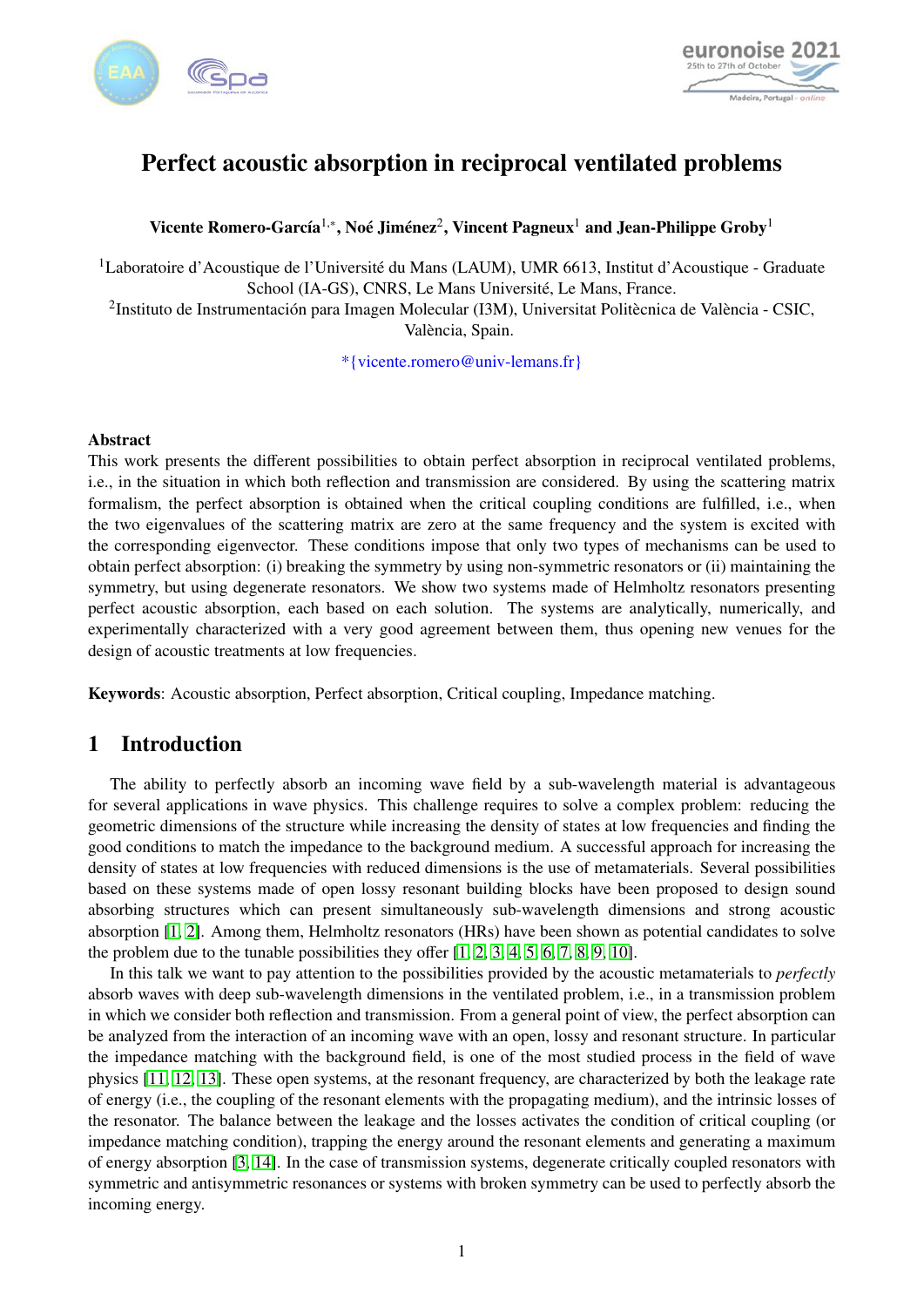

#### 2 Theoretical framework

Let us consider a two-port, one-dimensional and reciprocal scattering process. The relation between the amplitudes of the incoming (*a*, *d*), and outcoming (*b*, *c*) waves, on both sides of an asymmetric (non-mirror symmetric) scatterer  $\Sigma$ , is given by

$$
\begin{pmatrix} c \\ b \end{pmatrix} = \mathbf{S}(f) \begin{pmatrix} a \\ d \end{pmatrix} = \begin{pmatrix} T & R^+ \\ R^- & T \end{pmatrix} \begin{pmatrix} a \\ d \end{pmatrix}, \tag{1}
$$

where  $S(f)$  is the scattering matrix (S-matrix), f is the incident wave frequency, T is the complex transmission coefficient,  $R^-$  and  $R^+$  are the complex reflection coefficients for left (−) and right (+) incidence, respectively. In this work, the time dependence convention of the harmonic regime is  $e^{-i\omega t}$ , and it will be omitted in the following. The eigenvalues of the S-matrix are expressed as  $\lambda_{1,2} = T \pm [R-R^+]^{1/2}$  and the eigenvectors of the system are  $V_L = (V_L - V_R) = (R^+ - \sqrt{R^+R^-})$  and  $V_R = (V_R - V_R) = (\sqrt{R^+R^-}R^+)$  Therefore, the ratio of the system are  $\mathbf{v}_1 = (v_{11}, v_{12}) = (R^+, -\sqrt{R^+R^-})$  and  $\mathbf{v}_2 = (v_{21}, v_{22}) =$ l ±<br>( √  $\overline{R^+R^-}$ ,  $R^+$ ). Therefore, the ratio of the eigenvector components  $v_{1i}$  and  $v_{2i}$  is  $v_{2i}/v_{1i} = (-1)^i (R^-/R^+)^{1/2}$ . A zero eigenvalue of the S-matrix corresponds<br>to the case in which the incident waves can be completely absorbed  $(h - c - 0)$ . This, called cohere to the case in which the incident waves can be completely absorbed ( $b = c = 0$ ). This, called coherent perfect absorption (CPA) [\[15\]](#page-6-5), happens when  $T = \pm [R^R - R^+]^{1/2}$  and the incident waves *a*, *d* correspond to the relevant eigenvector.

If the scatterer  $\Sigma$  is mirror symmetric,  $R^+ = R^- \equiv R$  and the problem can be reduced to two uncoupled sub-problems by choosing incident waves that are symmetric or antisymmetric with the reflection coefficients  $R_s = R + T$  and  $R_a = R - T$ . In particular, the reflection and transmission coefficients of the initial problem can be expressed as  $R = (R_s + R_a)/2$ , and  $T = (R_s - R_a)/2$  while the eigenvalues of the S-matrix can be written as  $\lambda_1 = R_s$  and  $\lambda_2 = -R_a$ . For an one-sided incident wave, the absorption coefficient defined as  $\alpha = 1 - |R|^2 - |T|^2$ <br>becomes  $\alpha = (\alpha + \alpha)/2$  where  $\alpha = 1 - |R|^2$  and  $\alpha = 1 - |R|^2$ . Achieving  $\alpha(f) = 1$  at a frequency f becomes  $\alpha = (\alpha_s + \alpha_a)/2$ , where  $\alpha_s \equiv 1 - |R_s|^2$  and  $\alpha_a \equiv 1 - |R_a|^2$ . Achieving  $\alpha(f_{max}) = 1$  at a frequency  $f_{max}$ , is equivalent to getting simultaneously the minima of the reflection coefficients of the two sub problems i.e is equivalent to getting simultaneously the minima of the reflection coefficients of the two sub-problems, i.e.,  $R_a(f_{max}) = R_s(f_{max}) = 0$  [ $\alpha_s(f_{max}) = \alpha_a(f_{max}) = 1$ ]. This has been achieved in Ref. [\[16\]](#page-6-6) for a mirror symmetric slab through intensive numerical calculations.

## 3 Perfect and broadband absorption in asymmetric resonators: Rainbowtrapping absorbers

In this section we analyze the scattering properties of a system made of *N* different HRs embedded in a waveguide. Due to the different HRs, the S-matrix is not symmetric and the scattering properties from both sides of the system must be analyzed. We start analyzing a system made of  $N = 2$  HRs, considering the two directions of incidence, namely *forward* and *backward*, as depicted in Figs. [1](#page-2-0) (a,b). The *n*-th resonator of the system presents a resonant frequency at *fn*. Figures [1](#page-2-0) (c-f) show the corresponding absorption, reflection and transmission coefficients for each case.<sup>[1](#page-1-0)</sup>

First, in the forward configuration, shown in Fig. [1](#page-2-0) (a), above  $f_1$ , a band gap is introduced and the transmission is strongly reduced, the HR acting effectively as a rigidly-backed wall for the right ingoing waves. Then, the resonator  $n = 2$ , with  $f_2 > f_1$ , is tuned to impedance match the system with the exterior medium at frequency *fPA*, between *f*<sup>1</sup> and *f*2. At this particular frequency, no reflected waves are produced and therefore,  $\alpha = 1 - |R^{-}|^2 - |T|^2 = 1$  holds. As shown in Ref. [\[6\]](#page-5-5) the optimization process looks for the geometry that introduce the good amount of viscothermal losses to minimize  $g(f_{\infty}) = |R^{-}(f_{\infty})|^2 + |T(f_{\infty})|^2$  that maximizes introduce the good amount of viscothermal losses to minimize  $\varepsilon(f_{PA}) = |R^-(f_{PA})|^2 + |T(f_{PA})|^2$  that maximizes the absorption at  $f_{\text{R}}$ . In this situation unidirectional perfect absorption is observed. The optimization of t the absorption at *fPA*. In this situation, unidirectional perfect absorption is observed. The optimization of the geometry of the system, shows that a deep sub-wavelength panel with a thickness 40 times smaller that the wavelength can be designed [\[6\]](#page-5-5). It is worth noting here that the change of section in the main waveguide helps to achieve the impedance matching, specially for very thin systems as the one presented here.

<span id="page-1-0"></span><sup>&</sup>lt;sup>1</sup>The results are calculated analytically using the transfer matrix method (TMM) in which the thermoviscous losses are accounted for, numerically using finite element method (FEM) and experimentally validated using stereo-lithographic 3D printed structures and impedance tube measurements. Details can be found in Ref. [\[6\]](#page-5-5).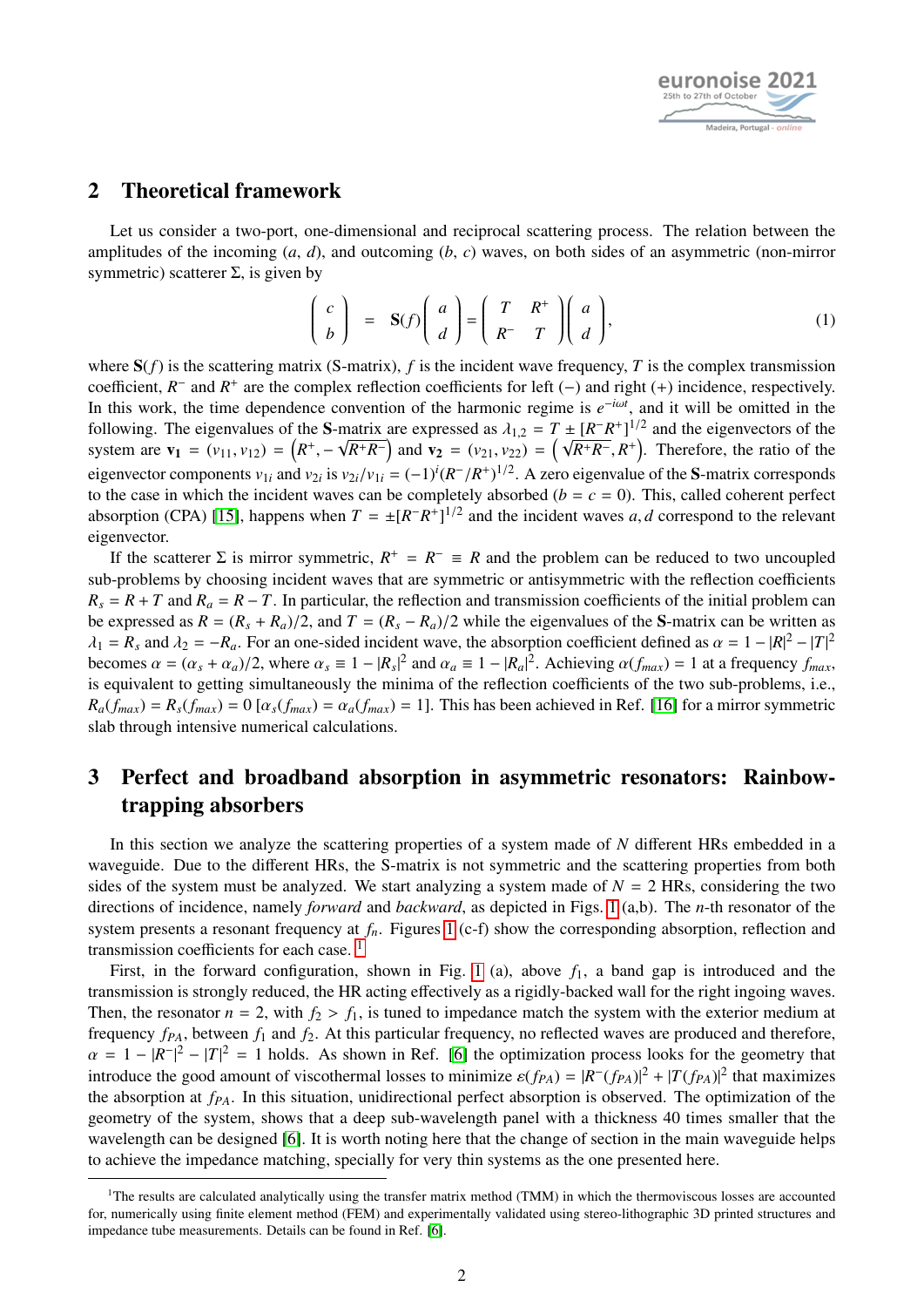

<span id="page-2-0"></span>

Figure 1: Scheme of the sub-wavelength non-mirror symmetric panel in (a) forward and (b) backward configuration. (c) Absorption for the forward configuration obtained using TMM (continuous line), FEM (circles), and experiment (dotted line). (e) Corresponding reflection and transmission coefficients. (d) Absorption for the backward configuration. (f) Corresponding reflection and transmission coefficients. The arrows mark the resonance frequencies of the HRs, *f*<sup>1</sup> and *f*2. Figure adapted with permission from Ref. [\[6\]](#page-5-5).

Second, in the backward propagation shown in Fig. [1](#page-2-0) (b), the wave impinges first the lowest resonance frequency resonator from the right, *f*1. Now at this frequency almost no transmission is allowed in the waveguide. As the waveguide is not impedance matched at  $f_1$  in backward direction, reflection is high and absorption is poor ( $\alpha^+ = 0.05$ ). For frequencies below  $f_2$ , propagation is allowed in the main waveguide and<br>the effect of the second HR may be visible inducing a decrease of the reflection coefficient. However, the the effect of the second HR may be visible inducing a decrease of the reflection coefficient. However, the impedance matching in the backward direction is not fully achieved and only a small amount of absorption is observed near the resonance frequency of the first resonator.

<span id="page-2-1"></span>

Figure 2: (a) Photograph of the sample containing  $10 \times 3$  unit cells. (b) Absorption obtained by using the TMM (continuous line), FEM simulations (circles) and measured experimentally (dotted line). (b) Corresponding reflection (red curves) and transmission (blue curves) coefficients in amplitude. (d-e) Complex frequency representation of the eigenvalues of the scattering matrix,  $\lambda_{1,2}$ . Colormap in 10 log<sub>10</sub>  $|\lambda|^2$  scale. Figure adapted with permission from Ref. [\[6\]](#page-5-5).

The concept previuosly described can be applied to design broadband perfect absorbers. The idea is to create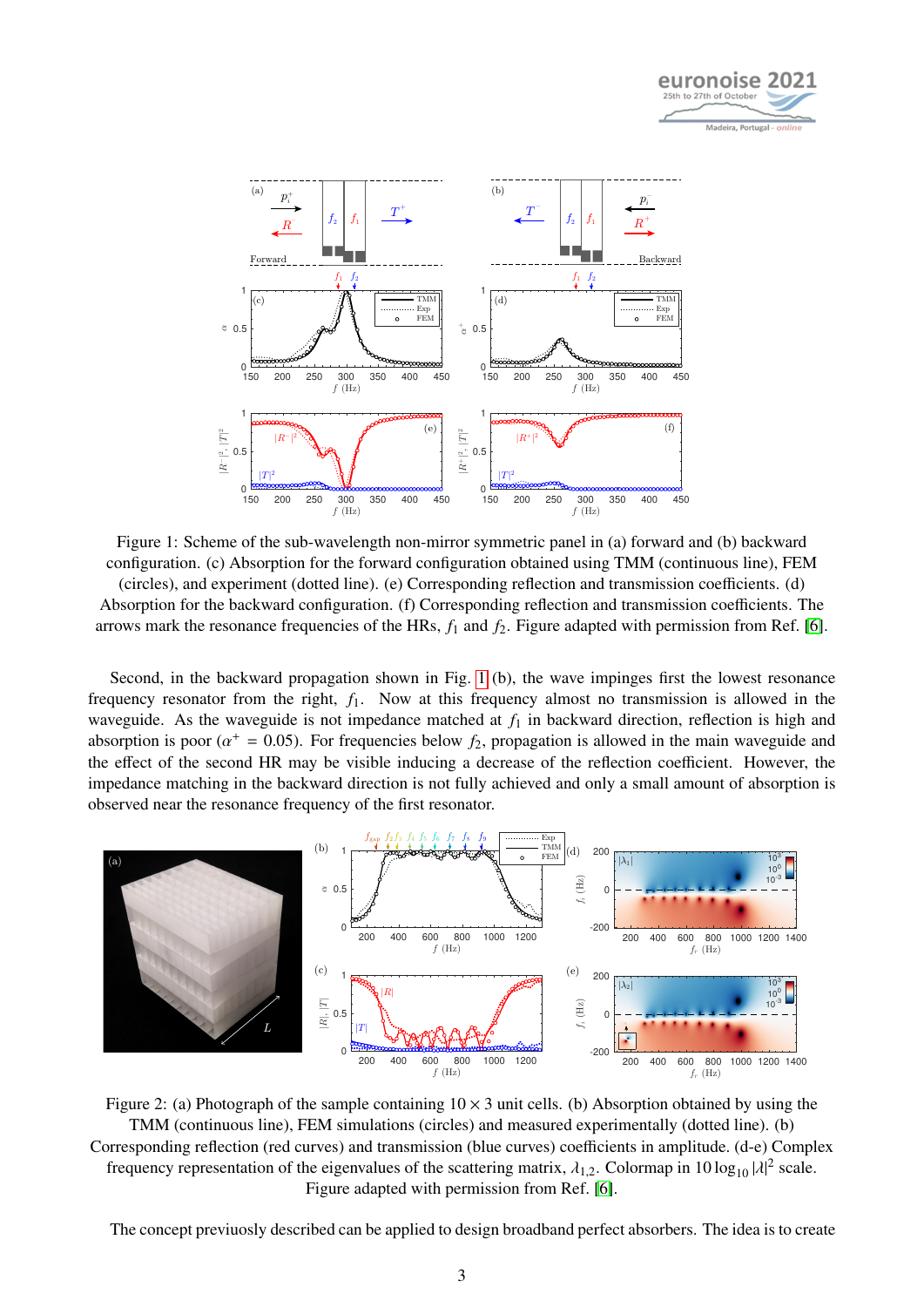

a frequency-cascade of band-gaps and critically coupled resonators in order to generate a rainbow-trapping effect. We have designed a rainbow-trapping absorber (RTA) using  $N = 9$  HRs and quantizing the dimensions of all the geometrical elements that compose the structure to the 3D machine precision. More details are given in Ref. [\[6\]](#page-5-5). The manufactured sample is shown in Fig. [2](#page-2-1) (a). Figures [2](#page-2-1) (b-c) show the absorption, reflection and transmission of the device.<sup>[2](#page-3-0)</sup> The deepest resonator  $(n = 1)$  presents a resonance frequency of  $f_1 = f_{\text{gap}} = 259$  Hz, causing the transmission to drop. A set of 8 resonators were tuned following the process previously described, with increasing resonance frequencies ranging from 330 to 917 Hz. As a result of the frequency-cascade process, the impedance of the structure in the working frequency range is matched with the exterior medium while the transmission vanishes. As a consequence, the RTA presents a flat and quasi-perfect absorption coefficient in this frequency range (see Fig. [2](#page-2-1) (b)). It can be observed that at low frequencies there are small differences between the measurements and the models. These disagreements are mainly caused by imperfections in the sample manufacturing, by imperfect fitting of the structure to the impedance tube, by the possible evanescent coupling between adjacent waveguides and adjacent HRs, and/or by the limitations of the visco-thermal model used at the joints between waveguide sections.

The corresponding representation of the the two eigenvalues of the S-matrix in the complex frequency plane is shown in Figs. [2](#page-2-1) (d-e). We can see that even under the constraints imposed by the metamaterial construction process, all the *N* − 1 zeros of the eigenvalues that produce the critical coupling of the structure are located very close to the real frequency axis being the zeros of  $\lambda_1$  at the same frequencies as those of  $\lambda_2$ . Note in the manufactured system, not all the zeros are located exactly on the real axis, but the quality factor of the resonances is very low, therefore they overlap producing quasi-perfect sound absorption in a frequency band from 300 to 1000 Hz for a panel 10 times thinner than the wavelength at 300 Hz in air.

<span id="page-3-1"></span>

Figure 3: (a) shows the lossless (dashed lines) and lossy (continuous lines) scattering coefficients for the case of a slit loaded by two identical resonators (red lines correspond to the reflection coefficient while blue lines for the transmission one. Black lines represent the absorption coefficient for the lossy case). Inset shows the schema of the scattering problem, with the incident direction indicated with the withe arrow. Vertical black dashed line shows the symmetry plane of the resonator. (b) and (c) represent the absolute value of the total pressure field for the two first resonances of the slit loaded with two identical resonators. Vertical black dashed line shows the symmetry plane of the resonator. Figure adapted with permission from Ref. [\[17\]](#page-6-7). (d) Scheme of the mirror-symmetric building block used in this work with the definitions of the geometrical parameters. Figure adapted with permission from Ref. [\[17\]](#page-6-7).

<span id="page-3-0"></span><sup>&</sup>lt;sup>2</sup>Details of the modeling by the TMM, FEM and also of the experimental set-up are given in Ref. [\[6\]](#page-5-5)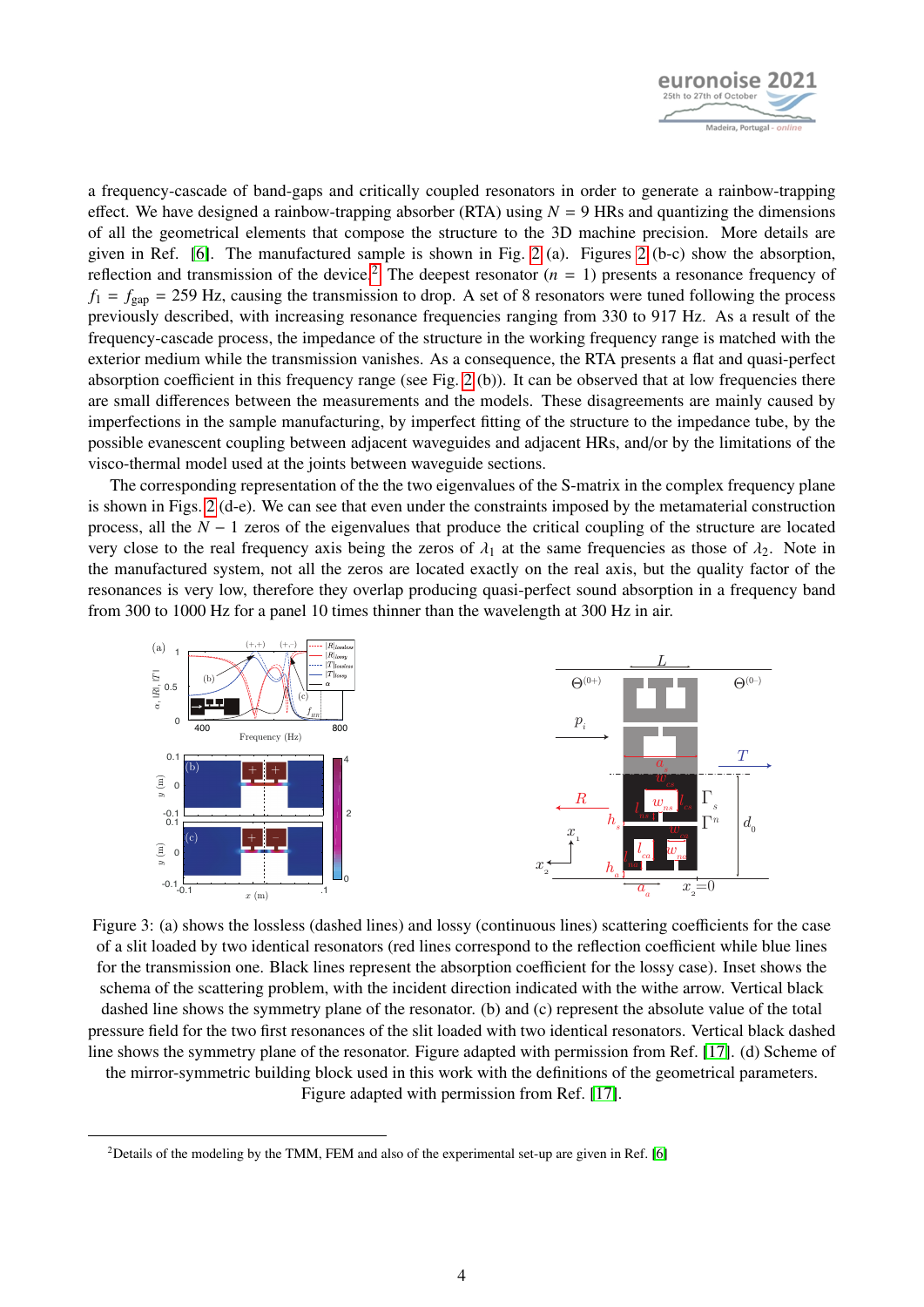

#### 4 Perfect absorption with mirror symmetric resonators

Let us start the discussion by analyzing the scattering coefficients of a system made of a slit loaded with *N* resonators. This system presents *N* resonances. For simplicity but without loss of generality we analyze here the case with  $N = 2$  in which the resonance frequency of the HRs is  $f_{HR}$ , we analyze the propagation through a slit loaded by two HRs as shown in the inset of the Fig. [3\(](#page-3-1)a). In this case the scattering coefficients are plotted in Fig. [3\(](#page-3-1)b), showing two transmission peaks corresponding to the first two Fabry-Perot resonances of the slit. The two first resonances of the slit are clearly visible on Figs. [3\(](#page-3-1)b,c) that depict the absolute value of the total pressure field at these particular frequencies. The first mode is symmetric while the second mode is antisymmetric with respect to the symmetry plane of the system (shown by the dashed line in Figs.  $3(b,c)$ ).

Previous discussion allows us to conclude that resonators with symmetric and antisymmetric resonances can be designed with the combination of the discussed systems: a periodic arrangement of two slits loaded respectively with one and two HRs. As a consequence, the resonator design that we propose now, shown in Fig. [3\(](#page-3-1)d), is a combination of slits loaded by one and two resonators. The slit loaded by a single resonator only supports symmetric modes, and will thus be named symmetric slit. The slit loaded by two resonators supports both symmetric and antisymmetric modes. It will be mainly used to tune the antisymmetric resonance and will thus be named antisymmetric slit. The geometric parameters of the degenerate resonator are defined in Fig. [3\(](#page-3-1)d). The subindex *s* (*a*) represents the parameters for the symmetric (antisymmetric) slit.

In the previous section we have critically coupled the symmetric and the antisymmetric reflection subproblems. This means that the two eigenvalues of the scattering matrix vanish at the same frequency for the full transmission problem with the optimized geometry. Therefore, the full problem is critically coupled and perfect absorption is expected. Details of the geometry obtained from the optimization problem for the complete resonator can be found in Ref. [\[17\]](#page-6-7).

Figure [4\(](#page-4-0)a) shows the scattering coefficients of the full transmission problem. The agreement between the model, the numerical simulations and the experimental results is very good. Note here that the presence of the Bloch waves is crucial in this kind of systems: if only plane waves had been accounted for in the system, the model would not have reproduced the whole wave process because the evanescent coupling would have been neglected (see Ref. [\[17\]](#page-6-7) and its supplementary material for more details). When the Bloch waves are considered, a perfect absorption peak appears at *fPA* = 800 Hz as analytically, numerically and experimentally observed. Figure [4\(](#page-4-0)b) shows the acoustic field of the full problem at the perfect absorption peak. It is worth noting here that perfect absorption is very sensible to the geometry of the resonators, and this would explain the slight discrepancies between the analytical or numerical predictions and the experimental results. The symmetric slit exhibits the symmetric Fabry-Perot mode while the antisymmetric slit exhibits the antisymmetric Fabry-Perot mode. Both modes are excited at the same frequency, i.e., the structure presents a degenerate resonance.

<span id="page-4-0"></span>

Figure 4: (a) Analytical, numerical and experimental scattering coefficients of the full problem. (b) Represents the absolute value distribution of the acoustic field at the perfect absorption of the full scattering problem. Figure adapted with permission from Ref. [\[17\]](#page-6-7).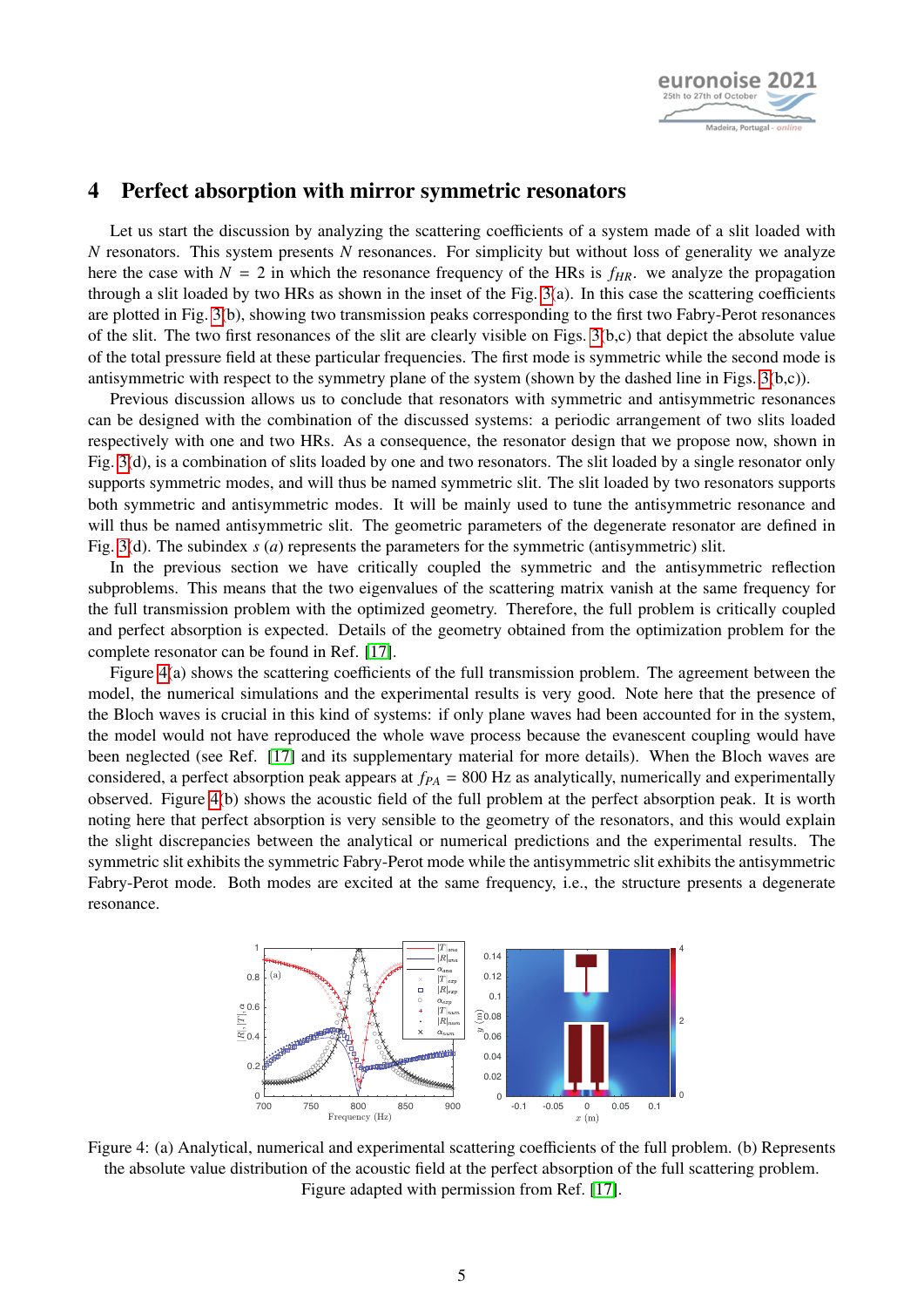

### 5 Conclusions

The conditions to obtain perfect absorption in ventilated problems with both mirror and non-mirror symmetric systems are discussed in this talk. We have shown that with non-mirror symmetric systems unidirectional perfect absorption can be obtained. For the case of mirror-symmetric system perfect absorption can be obtained by means of degenerate resonators, i.e., resonators presenting symmetric and antisymmetric resonances impedance matched at the same frequencies. Two examples of acoustic metamaterials made of Helmholtz resonators are described, showing the possibilities of both non-mirror and mirror symmetric systems. These materials are based on the concept of slow waves allowing to shift the resonances to the deep sub-wavelength regimes. The results shown in this work show the advances in the field of deep sub-wavelength absorption in the ventilated problems for airborne acoustics. They could motivate new developments to design broadband and omnidirectional deep sub-wavelength acoustic absorbers that will could transform the traditional means of both absorbing and controlling sound.

### Acknowledgements

We gratefully acknowledge the Agence Nationale de la Recherche (ANR)–Research Grants Council (RGC) METARoom project (Grant No. ANR-18-CE08-0021) and the HYPERMETA project, funded under the program Étoiles Montantes of the Région Pays de la Loire. This paper is based upon work from European Cooperation in Science and Technology (COST) Action DENORMS (Designs for Noise Reducing Materials and Structures) Grant No. CA15125, supported by COST. N.J. acknowledges financial support from the Spanish Ministry of Science, Innovation, and Universities (MICINN) through the grant "Juan de la Cierva-Incorporación" (Grant No. IJC2018-037897-I).

### **References**

- <span id="page-5-0"></span>[1] V. Romero-García, G. Theocharis, O. Richoux, A. Merkel, V. Tournat, and V. Pagneux. Perfect and broadband acoustic absorption by critically coupled sub-wavelength resonators. *Sci. Rep.*, 6:19519 EP –, 01 2016.
- <span id="page-5-1"></span>[2] N. Jiménez, W. Huang, V. Romero-García, V. Pagneux, and J.-P. Groby. Ultra-thin metamaterial for perfect and quasi-omnidirectional sound absorption. *Appl. Phys. Lett.*, 109(12):121902, 2016.
- <span id="page-5-2"></span>[3] V. Romero-García, G. Theocharis, O. Richoux, and V. Pagneux. Use of complex frequency plane to design broadband and sub-wavelength absorbers. *J. Acoust. Soc. Am.*, 139(6):3395–3403, 2016.
- <span id="page-5-3"></span>[4] A. Merkel, G. Theocharis, O. Richoux, V. Romero-García, and V. Pagneux. Control of acoustic absorption in one-dimensional scattering by resonant scatterers. *Appl. Phys. Lett.*, 107(24):244102, 2015.
- <span id="page-5-4"></span>[5] Noé Jiménez, Vicent Romero-García, Vincent Pagneux, and Jean-Philippe Groby. Quasiperfect absorption by subwavelength acoustic panels in transmission using accumulation of resonances due to slow sound. *Phys. Rev. B*, 95:014205, Jan 2017.
- <span id="page-5-5"></span>[6] Noé Jiménez, Vicent Romero-García, Vincent Pagneux, and Jean-Philippe Groby. Rainbow-trapping absorbers: Broadband, perfect and asymmetric sound absorption by subwavelength panels for transmission problems. *Sci. Rep.*, 7(1):13595, 2017.
- <span id="page-5-6"></span>[7] N. Jiménez, V. Romero-García, and J.-P. Groby. Perfect absorption of sound by rigidly-backed highporous materials. *Acta Acustica united with Acustica*, 104(3):396–409, 2018.
- <span id="page-5-7"></span>[8] J.-P. Groby, W. Huang, A. Lardeau, and Y. Aurégan. The use of slow waves to design simple sound absorbing materials. *J. Appl. Phys.*, 117(12):124903, 2015.
- <span id="page-5-8"></span>[9] J.-P. Groby, R. Pommier, and Y. Aurégan. Use of slow sound to design perfect and broadband passive sound absorbing materials. *J. Acoust. Soc. Am.*, 139(4):1660–1671, 2016.